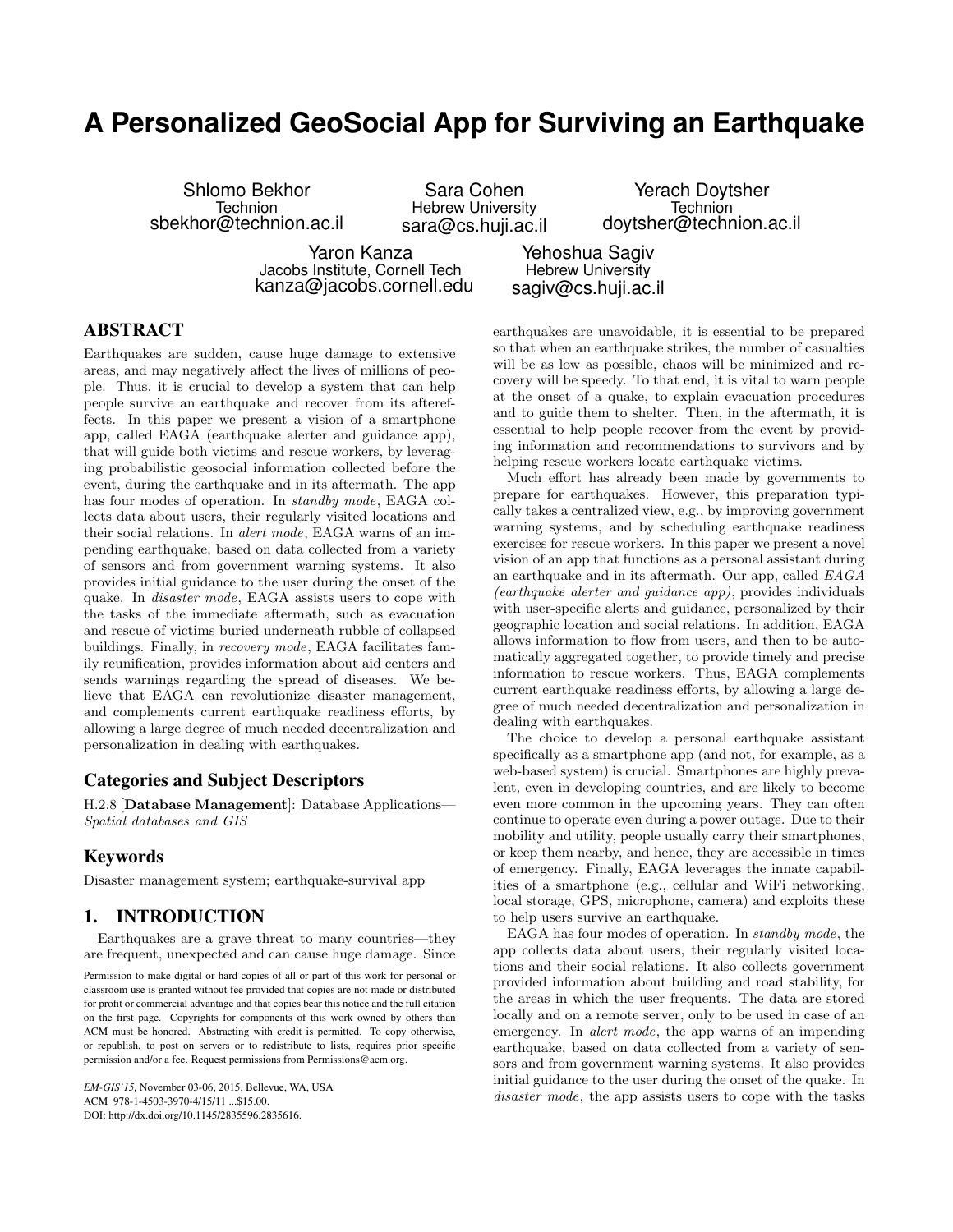of the immediate aftermath, such as evacuation and rescue of victims buried underneath rubble of collapsed buildings. Finally, in *recovery mode*, the app facilitates family reunification, provides information about aid centers and sends warnings regarding the spread of diseases. Each of these modes are discussed in detail later on.

The following example illustrates the EAGA approach.

EXAMPLE 1.1. Consider the following hypothetical earthquake scenario. Stewart Gaff, and his wife  $Remy$ ,<sup>1</sup> are residents of Los Angeles, who installed EAGA. For several years, EAGA was in standby mode, and collected information about the places they frequently visit and their social relationships.

When an earthquake struck, EAGA went into alert mode, sensed the initial tremor and instructed Stewart to find cover under his desk, as the estimated time to leave the building was too long. This saved his life, but, as the building collapsed, Stewart found himself trapped beneath the rubble. The app went into disaster mode, allowing Stewart to send a message with his geographical coordinates, indicating that he is alive and trapped, as well as a picture of his condition. This message was automatically directed both to his nearest and dearest (according to the previous collected social information), as well as to rescue teams in the vicinity. Without such app, it would have been too difficult for Stewart, being injured and trapped, to send such message.

At the time the quake struck, Remy was driving to her office. In alert mode, her app instructed her to pull over to the side of the road just before the main quake struck. Then, immediately after the quake, in disaster mode, the app provided Remy with a route to the school of her children and from there, out of the city, allowing her and other people to use all the lanes to get away from the danger zone. Remy also took with her two friends of her children, whose parents still had not shown up.

Still in disaster mode, both Remy's EAGA installation, as well as that of rescue teams, received information about where Stewart was buried. The rescue teams were also provided with aggregated estimations about how many other people were trapped in the collapsed building. Such statistics were based both on real-time information, as well as on information collected during the standby mode.

In the following days, in recovery mode, the app assisted Remy in finding shelter and aid, as well as in finding the parents of the children she took with her during the school evacuation. When Stewart was discovered, barely alive, he was identified using the app, which also recognized that Remy was his closest relation. Therefore, a message stating where Stewart was hospitalized was sent to Remy.

Example 1.1 illustrates how an earthquake guidance and alert app can save lives, and help in earthquake recovery. This greatly differs from current, so-called, earthquake apps that merely provide information about earthquakes around the globe, but do not supply personalized guidance. We note that the true power of EAGA lies in its ability to gather critical information before a quake (during standby mode), and then to fully leverage this data when the quake occurs.

Various disaster (emergency) management systems have been developed [1, 4, 11, 34, 36] and some are already in use, e.g., Sahana [5]. However, these systems are web-based, unlike the EAGA personalized app approach. Using data collected from the crowd to assist in emergency situations also received attention [3,20,33,41,49]. It has been shown how to utilize social networks for distribution of data, in emergency situations [17, 26] and in aiding family reunification after a disaster [40]. These systems mostly consider data collected at the time of the emergency, but do not leverage geosocial information gathered beforehand. Several papers studied the effect of earthquakes on social networks, on microblogging and on the Internet  $[7, 18, 37, 42, 44, 45, 47]$ , and the use of social media in recovery from an earthquake [19, 50]. The effect on electronic communication has been considered as well [27]. The effectiveness of the Internet as a communication method to provide information after an earthquake has been illustrated [27, 37, 45].

All the above works differ significantly from the EAGA approach. Our main contributions in this vision paper are

- introducing the concept of a personal alert and guidance app for earthquakes,
- utilizing historical data about people in the form of spatio-temporal and social distribution functions,
- extensive real-time use of geosocial data (data about people with both a spatial and a social aspect [12]),
- outlining the main functionality of the system in its four special modes.

EAGA is an open-ended system, with numerous options for extension beyond those presented, particularly towards other types of disaster management, and we believe that, when implemented, EAGA will have a far-reaching positive effect on earthquake management and recovery.

#### 2. THE DATA MODEL

In order to achieve its goals, EAGA gathers data of various types, at different points in time. In particular, both personal data, based on user activity, as well as data provided by official sources, is collected. This data can be geographic, social or textual in nature. The data is accumulated before the quake, during the quake and in its aftermath.

In general, all information has some degree of uncertainty. In addition, it is important that the system leverage all information it has, but also degrade gently, and still allow a maximum degree of effectiveness when some information is not available. This is critical, since past experience with earthquakes shows that the least amount of information comes from the most severely hit areas. Therefore, it is crucial that some information be automatically sent from mobile phones and wearable devices. This necessitates hardening of the mobile-network infrastructure so that (at least) data packets can be transmitted under all circumstances.

Before discussing the specific types of data gathered, we note that all such information should be classified according to the following five criteria:

- *relevance*, i.e., whether the information can be helpful in accomplishing EAGA's goals,
- *specificity*, e.g., damage to a bridge vs. an assessment of which types of vehicles can still cross the bridge,

<sup>&</sup>lt;sup>1</sup>The names are based on the leading characters of the movie Earthquake (1974).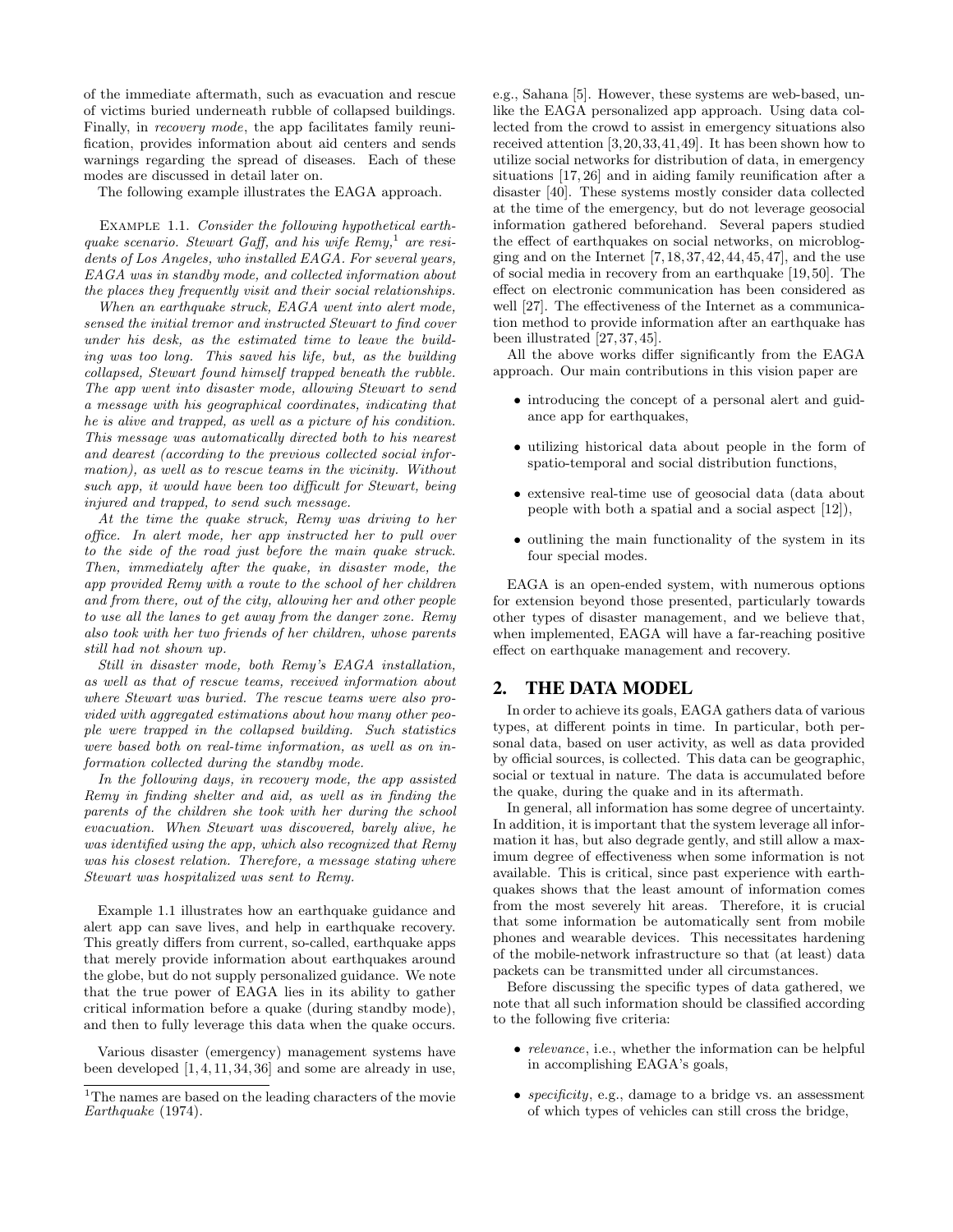- $\bullet$  validity, i.e., the time interval in which information is valid, until it is superseded by a more recent report or some action has taken place,
- *importance*, e.g., helpful vs. live-saving information,
- urgency, i.e., whether the information should be acted upon immediately or within a specific time period.

Classifying information with these criteria is important to help users and rescue teams focus on specific information, within the sea of data generated in a quake. We discuss the main types of data considered next.

Probabilistic Geographical Data. EAGA will support several types of probabilistic geospatial data. The first such type is a spatial-temporal distribution, which associates with a given user a probabilistic description of where the user is likely to be at different points in time. Thus, the spatialtemporal probability distribution function of a person  $p$ , associates pairs  $(l, i)$ , where l is a location, and i is a time interval, with the probability that  $p$  is in  $l$  during interval i. For example, such a distribution may indicate that on business days, with probability 0.9, at 8-9AM Stewart is at home, and with probability 0.1, Stewart is in transit on his way to work. Such a spatial-temporal distribution provides an estimation of where Stewart is, in case of an earthquake that strikes between 8 and 9AM, on a workday. Such information can be used in a case where during the quake, the cellular phone is damaged and cannot transmit the location of the user. An important challenge that must be met by EAGA is that of effectively learning the spatio-temporal distribution of a user, as she moves about over time.

Another important type of probabilistic geographic information is the estimated condition of locales, both at present, and in the future (should an earthquake strike). The former data can be derived by aggregating information provided explicitly or implicitly by users (such as notifications of a bridge collapse, or observations that users avoid a bridge), while the latter data will typically be provided by the government (e.g., via simulations that predict the extent of damage to buildings if an earthquake hits nearby).

Probabilistic Social Relations. In order to allow notifications to be sent to friends and relatives, as well as to facilitate family reunification, social relationships must be known to EAGA. Such data often cannot be provided a priori, upon installation, as earthquakes are rare, and thus, previously provided data can become outdated. Instead, EAGA collects probabilistic information about social relationships autonomously (during standby mode), e.g., based on the frequency of phone calls between people, the association of several phone numbers with the same plan of the cellular company, or associating people when they are at the same place frequently. Much of this information is private and should only be used in severe cases of emergency, such as in the aftermath of an earthquake.

Geo-Textual Data. Geo-textual data is critical when dealing with an earthquake. Intuitively, geo-textual data is simply text that is association with a geographic area [39], using geo-tags or by inference [15,23]. Such textual data will often be provided by official rescue teams, and must be disseminated to those in problem areas. Similarly, geo-textual data will be generated by users, and must be aggregated and sent to rescue teams, in order to notify them of problems in different locations.

# 3. THE FOUR MODES OF EAGA

We describe the different modes of EAGA, the functionality the app should support in each mode, and their utility. EAGA provides a comprehensive solution by binding the four modes of operations, however, each mode also has a merit of its own when used independently.

## 3.1 Standby Mode

To deal with the chaos caused by a high-magnitude earthquake, it is essential to use all available information. Thus, in standby mode (i.e., from the time of installation until an earthquake occurs), EAGA collects data about the normal behavior of users, and their social relations [8,9], while operating in the background, e.g., gather spatial-temporal distributions of visited locations [29] and probabilistic information about social relations as well as statistical properties of users in the social network [31]. EAGA also collects geographic information from official sources as to expected earthquake dangers (e.g., from simulations) [35], as well as information about traffic in ordinary (non-emergent) cases [32], etc. The different types of data gathered were discussed in more detail in Section 2. The main challenges of standby mode are to keep the information up-to-date, e.g., as user habits and relations evolve, and to compactly store relevant information (e.g., see [21, 22]) in a private manner. In addition, all this must be accomplished while minimizing the required system resources, so as not to degrade other apps that are running in parallel.

# 3.2 Alert Mode

The first few seconds of an earthquake are critical. It is vital to alert people as soon as possible and to direct them to shelter or to the safest place in their vicinity. To this end, the app should initially detect the earthquake. This can be done using the accelerometer of the device, to detect tremors that precedes the main quake, by connecting to a national or international earthquake early alert system (a system that detects seismic activity and sends an alert) [2, 25] and using social media [10, 14, 44]. EAGA can integrate sensor data from various sensors to increase the accuracy of the detection [38]. The alert mode should take into account the location of the user and should not rely on the accelerometer in places where false alarms is common, e.g., an amusement park in which some rides mimic a quake or when the user is on a boat.

At the time of the alert, the user has only a few seconds to find cover. The system should guide the user, using voice instructions, based on the location of the user. Thus, EAGA must choose the correct geo-textual information to display to the user, based on her precise location. If the user is inside a building, EAGA will choose a message instructing the user to evacuate the premises (if the user can leave quickly enough) or to find cover in the building, e.g., under a desk. If the user is driving, EAGA will choose a message that instructs the user to pull over, unless she is on a bridge or in a tunnel and can drive to a safer place before the main quake. In case of a user in an open area, EAGA will instruct the user to get away from buildings and especially from old buildings that were not designed to sustain an earthquake.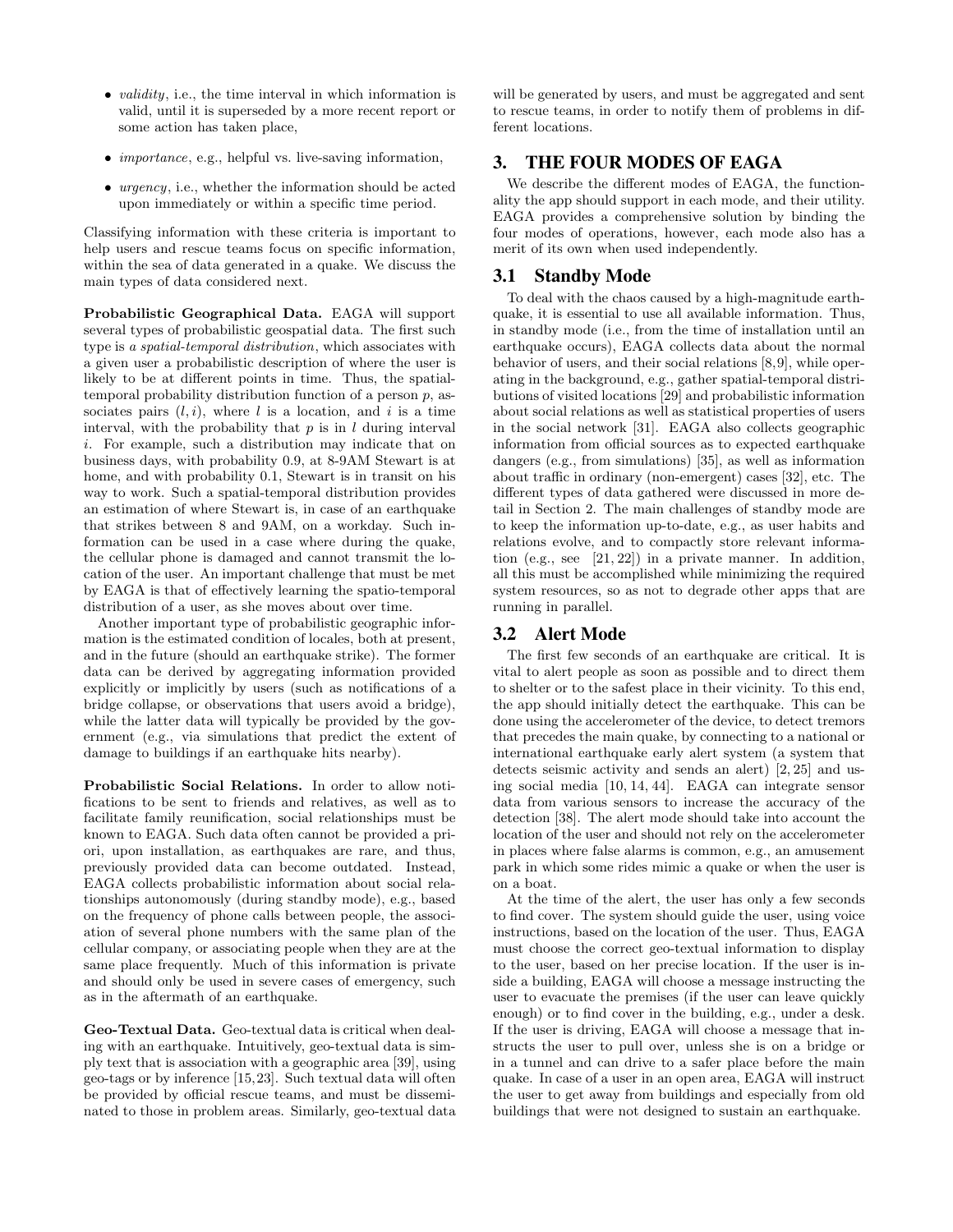To accomplish all this effectively in real-time, EAGA must quickly determine the user's location, and find the most specific and most relevant geo-textual information. Note that EAGA degrades gracefully when information is missing by displaying a generic message from the home-front command.

## 3.3 Disaster Mode

Immediately after the quake, users may be trapped in debris, or free to escape but surrounded by wreckage. It is of utmost importance to rescue trapped victims and to guide others to get away from the danger zones. To compute effective escape routes, EAGA leverages both the spatial data and the social data of the victims [13]. In many cases, it is important to distribute information about hazards or allow victims to call for medical help. All this requires managing geospatial data, and presenting to users only relevant information, based on their location or the location of their loved ones. We present some of the main features of EAGA.

Trapped People. EAGA tries to detect if the user is trapped, based on its location (e.g., by determining whether the phone is in a place where a building used to stand vs. an open area). The user can also interact directly with EAGA (if she is conscious) to state her condition. If, with significant probability, it seems that the user is trapped or unresponsive, an initial message will be sent automatically to an emergency center in the vicinity and to the relatives of the person, as determined by the probabilistic social relations. For handling commutation issues and problems, see [27]. EAGA will remotely activate the microphone and camera of the phone, for a short duration, to better asses the user's status. It can also emit intermittent loud beeps to help rescue workers locate the user within the rubble. To prevent errors, EAGA allows users to report the lost of their device from any other device to prevent cases where rescue teams dig to rescue buried lost phones.

Evacuation Planning. Victims who are not trapped and can leave the danger zone should do so as quickly and as safely as possible. EAGA will suggest evacuation routes for the users while taking into consideration all known (or probabilistic) geographic information. Some such information will be provided by official organizations, while other data will be derived from the users explicitly or implicitly by observing traffic trends. Unlike the wealth of previous work on evacuation route computation [16], during an earthquake many users will choose to first move towards their dependents (e.g., children), before fleeing from the hazardous area. Thus, evacuation plans in the aftermath of an earthquake must take this into consideration in planning routes, and also in determining expected congestion [6]. One option to search dependents and flee is by setting presumed locations of dependents, shelters and safe areas as goals and planning a route via these goals, similarly to the route computation in [24, 28, 43]. Other options should be explored.

It is extremely important to assess the condition of transportation infrastructures, such as roads, bridges and tunnels. To guide users, EAGA must know which places can serve as temporary shelters for escaping populations. Again, in addition to relying on reports from individuals and organizations, EAGA will actively learn about blocked roads by monitoring the traffic, and about safe shelter areas by detecting places from which many people send soothing messages to their relatives. Combining implicit and explicit information is crucial to achieve effective evacuation planning.

Information Dissemination. During an earthquake, information is crucial and can save lives. However, when huge amounts of data are generated, it can be difficult for users to focus on the most pertinent information. EAGA disseminates geo-textual data to users, according to their expected interest, e.g., information will be sent to a user about locations that she frequents (according to her spatial-temporal distribution), about locations of her friends (according to her probabilistic social relations) and about her close vicinity. Leveraging data classification (as to importance, relevance, and urgency) allows EAGA to decide on the order in which messages should be sent.

#### 3.4 Recovery Mode

In the days after the quake, EAGA will help teams in recovery missions, such as family reunification and aggregating information for the benefit of rescue teams (e.g., to help locate buried people, deliver medical care to victims [46], and monitor the spread of diseases [30, 48]).

**Family Reunification.** For a given person  $p$ , family reunification involves two components: (1) finding a close relative r of p and  $(2)$  computing a safe path for p to reach r. The latter task was discussed above, in evacuation planning. The former task can easily be accomplished if  $p$  is able to speak and state who her closest relatives are. If this is not possible (e.g., p is severely injured, is a baby or has Alzheimer's disease) EAGA searches for likely acquaintances and relatives of p by using the spatial temporal distribution of other users to find those that are likely to have come in contact with p. Another option would be to integrate EAGA with Google Person Finder<sup>2</sup> to help users find one another.

Aggregating Information. As we have already discussed, with the EAGA app, information about individual user is generated. Such information will include locations of trapped people (as mentioned above), as well as other notices that users can send (e.g., about their injuries or disease). Such information will be aggregated, and displayed visually for rescue teams, so that resources can be allocated, and epidemics can quickly be detected.

## 4. CONCLUSION

We presented a novel type of earthquake alert and assistance app that collects necessary information before the earthquake and during the event, alerts people when the earthquake starts, guides victims and rescue teams in the aftermath, provides information about where people might be buried, indicates hazards and calculates safe evacuation routes. The novelty of our approach is in utilizing spatiotemporal probability distribution functions, social relationships, and real-time geo-textual data to detect events, indicate hazards and predict needs and movement of people. Due to the severity and frequency of earthquakes around the globe, we believe EAGA could help save lives, and the approach could be adapted to other types of scenarios and other disaster-management systems.

 $^2$ www.google.org/personfinder/global/home.html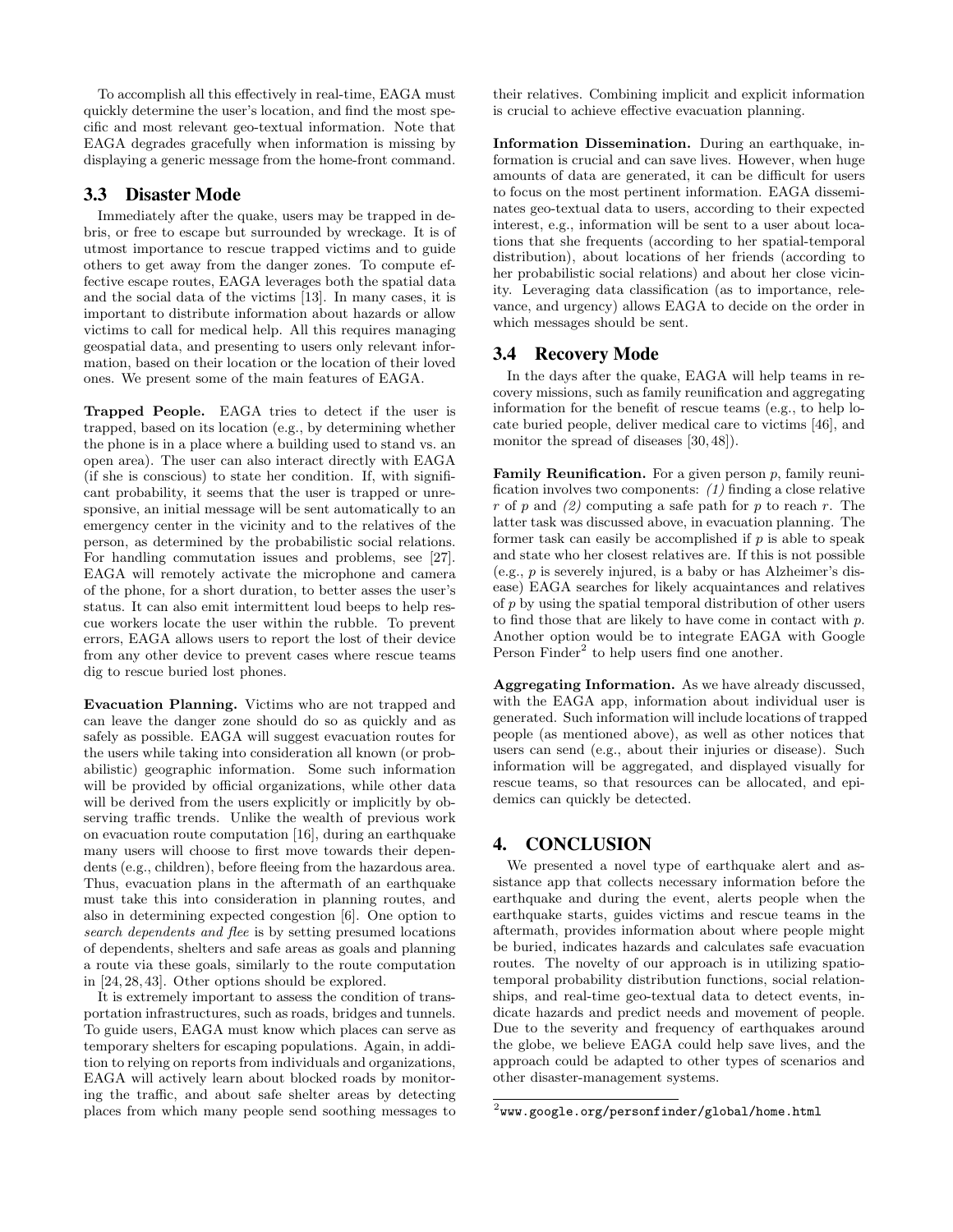## 5. ACKNOWLEDGMENTS

This research was supported in part by the Israeli Ministry of Science and Technology (Grant 3-9617) and by the Israel Science Foundation (Grant 1467/13). Yaron Kanza is currently a researcher at AT&T.

# 6. REFERENCES

- [1] J. Abrahams. Disaster management in australia: The national emergency management system. Emergency Medicine, 13(2):165–173, 2001.
- [2] J. E. Aranda, A. Jimenez, G. Ibarrola, F. Alcantar, A. Aguilar, M. Inostroza, and S. Maldonado. Mexico city seismic alert system. Seismological Research Letters, 66(6):42–53, 1995.
- [3] L. I. Besaleva and A. C. Weaver. Applications of social networks and crowdsourcing for disaster management improvement. In Proc. of the 2013 International Conf. on Social Computing, SOCIALCOM '13, pages 213–219. IEEE Computer Society, 2013.
- [4] M. Careem, C. De Silva, R. De Silva, L. Raschid, and S. Weerawarana. Sahana: Overview of a disaster management system. In Information and Automation, 2006. ICIA 2006. International Conference on, pages 361–366. IEEE, 2006.
- [5] M. Careem, C. De Silva, R. De Silva, L. Raschid, and S. Weerawarana. Demonstration of sahana: free and open source disaster management. In Proc. of the 8th annual international Conf. on Digital government research: bridging disciplines & domains, pages 266–267. Digital Government Society of North America, 2007.
- [6] L. Chittaro and D. Nadalutti. Presenting evacuation instructions on mobile devices by means of location-aware 3d virtual environments. In Proc. of the 10th International Conf. on Human Computer Interaction with Mobile Devices and Services, pages 395–398. ACM, 2008.
- [7] K. Cho, C. Pelsser, R. Bush, and Y. Won. The japan earthquake: the impact on traffic and routing observed by a local isp. In Proc. of the Special Workshop on Internet and Disasters, SWID '11, pages 2:1–2:8. ACM, 2011.
- [8] S. Cohen and N. Cohen-Tzemach. Implementing link-prediction for social networks in a database system. In Proc. of the ACM SIGMOD Workshop on Databases and Social Networks, pages 37–42, New York, 2013.
- [9] S. Cohen and A. Zohar. An axiomatic approach to link prediction. In Proc. of the Twenty-Ninth AAAI Conference on Artificial Intelligence, January 25-30, 2015, Austin, Texas, USA., pages 58–64, 2015.
- [10] A. Crooks, A. Croitoru, A. Stefanidis, and J. Radzikowski. # earthquake: Twitter as a distributed sensor system. Transactions in GIS, 17(1):124–147, 2013.
- [11] P. Currion, C. d. Silva, and B. Van de Walle. Open source software for disaster management. Commun. ACM, 50(3):61–65, Mar. 2007.
- [12] Y. Doytsher, B. Galon, and Y. Kanza. Querying geo-social data by bridging spatial networks and social networks. In Proc. of the 2nd ACM SIGSPATIAL

International Workshop on Location Based Social Networks, LBSN '10, pages 39–46. ACM, 2010.

- [13] Y. Doytsher, B. Galon, and Y. Kanza. Storing routes in socio-spatial networks and supporting social-based route recommendation. In Proc. of the 3rd ACM SIGSPATIAL International Workshop on Location-Based Social Networks, pages 49–56, Chicago, Illinois, 2011.
- [14] P. Earle. Earthquake twitter. Nature Geoscience, 3(4):221–222, 2010.
- [15] D. Flatow, M. Naaman, K. E. Xie, Y. Volkovich, and Y. Kanza. On the accuracy of hyper-local geotagging of social media content. In Proc. of the Eighth ACM International Conf. on Web Search and Data Mining, WSDM '15, pages 127–136, Shanghai, China, 2015.
- [16] S. Fraser, G. Leonard, I. Matsuo, and H. Murakami. Tsunami evacuation: lessons from the Great East Japan earthquake and tsunami of March 11th 2011. GNS Science, 2012.
- [17] L. Frommberger and F. Schmid. Mobile4d: Crowdsourced disaster alerting and reporting. In Proc. of the Sixth International Conf. on Information and Communications Technologies and Development: Notes - Volume 2, ICTD '13, pages 29–32, New York, NY, USA, 2013. ACM.
- [18] K. Fukuda, M. Aoki, S. Abe, Y. Ji, M. Koibuchi, M. Nakamura, S. Yamada, and S. Urushidani. Impact of tohoku earthquake on  $r\&\#38$ ; enetwork in japan. In Proc. of the Special Workshop on Internet and Disasters, SWID '11, pages 1:1–1:6. ACM, 2011.
- [19] H. Gao, G. Barbier, and R. Goolsby. Harnessing the crowdsourcing power of social media for disaster relief. IEEE Intelligent Systems, 23(3):10–14, 2011.
- [20] H. Gibson, S. Andrews, K. Domdouzis, L. Hirsch, and B. Akhgar. Combining big social media data and fca for crisis response. In Proc. of the 2014 IEEE/ACM 7th International Conf. on Utility and Cloud Computing, UCC '14, pages 690–695. IEEE Computer Society, 2014.
- [21] R. Gotsman and Y. Kanza. Compact representation of GPS trajectories over vectorial road networks. In Proc. of the 13th International Conf. on Advances in Spatial and Temporal Databases, pages 241–258, Munich, Germany, 2013. Springer-Verlag.
- [22] R. Gotsman and Y. Kanza. A dilution-matchingencoding compaction of trajectories over road networks. GeoInformatica, 19(2):331–364, 2015.
- [23] I. Grabovitch-Zuyev, Y. Kanza, E. Kravi, and B. Pat. On the correlation between textual content and geospatial locations in microblogs. In Proc. of Workshop on Managing and Mining Enriched Geo-Spatial Data, GeoRich'14, pages 3:1–3:6, Snowbird, UT, USA, 2007. ACM.
- [24] I. Hefez, Y. Kanza, and R. Levin. Tarsius: A system for traffic-aware route search under conditions of uncertainty. In Proc. of the 19th ACM SIGSPATIAL International Conf. on Advances in Geographic Information Systems, Chicago, Illinois, 2011.
- [25] S. Horiuchi, H. Negishi, K. Abe, A. Kamimura, and Y. Fujinawa. An automatic processing system for broadcasting earthquake alarms. Bulletin of the Seismological Society of America, 95(2):708–718, 2005.